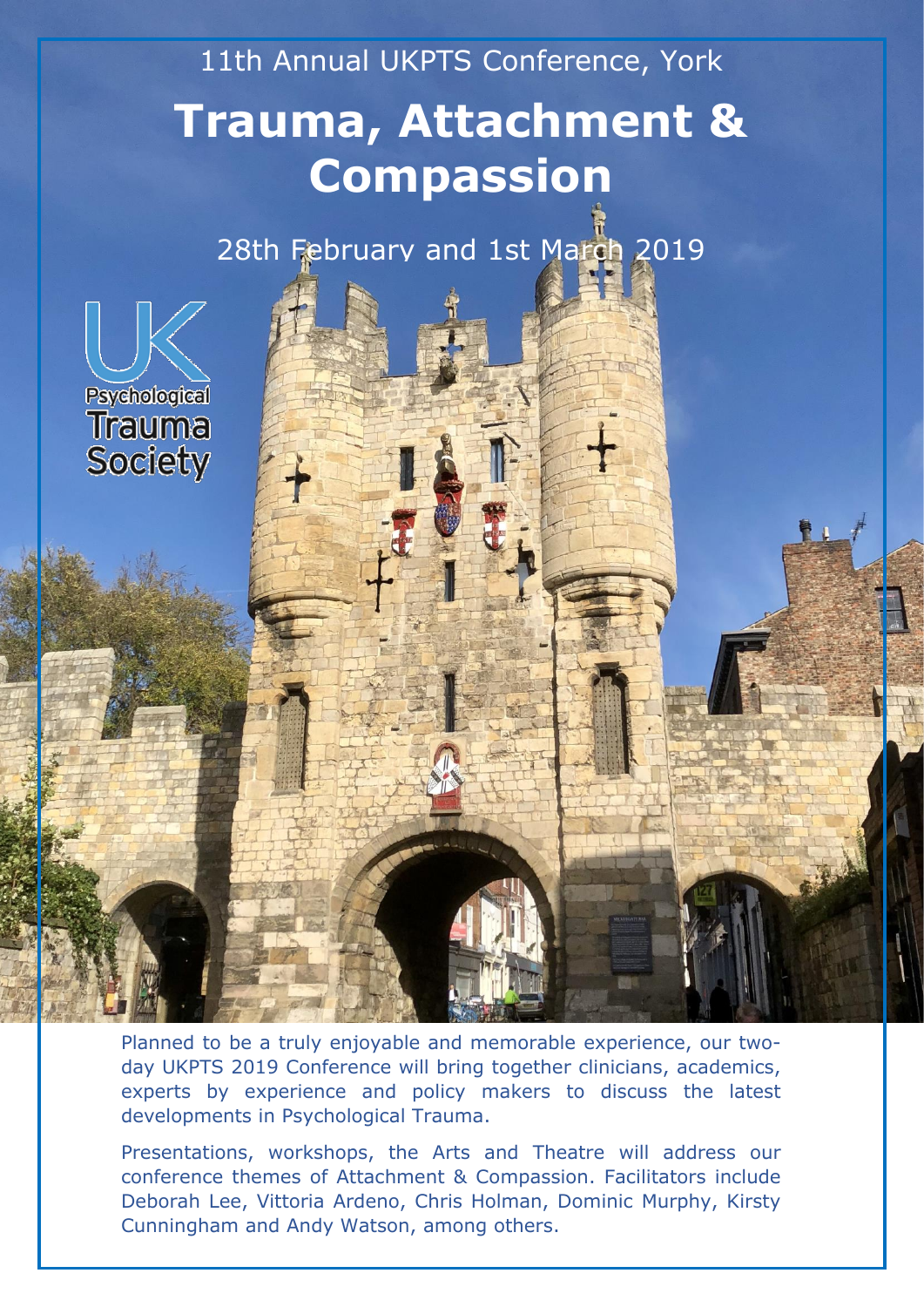**Deborah Lee** (author of the bestselling *The Compassionate Mind Approach to Recovering from Trauma*) will present her keynote: *Developing compassionate resilience in those who have been hurt and harmed by others*. Deborah will also facilitate a three-hour workshop on *The Compassionate Mind Approach to Recovering from Complex PTSD*.

**Vittoria Ardino** (President of the Società Italiana per lo Studio dello Stress Traumatico) will present a keynote exploring trauma-informed care for people in forensic services who have been traumatised by their own actions: *Retraumatising the Self: dysregulation of affect and the re-enactment of trauma across the lifespan.*

**Chris Holman** (Chair of the third sector organisation Re-Shape, former chair of the Royal College of Psychiatrists Therapeutic Community Accreditation Panel, and former Medical Director of the Retreat, York) will discuss the central nature of trauma in his presentation *Attachment and the mirroring function in the development of affective stability and the sense of self*.



Award-winning Filmmaker **Kirsty Cunningham** and childcare consultant **Shelagh Beckett** will be talking about working together on the critically acclaimed documentary, *A Killing in My Family* (2017), a film that brought attention to the experience of children coming to terms with bereavement.

This year we have additional engaging creative elements. You will be able to watch **Tom Bailey**, our conference artist, capturing the content of presentations in image form for you to take away.

To enhance cohesiveness of the conference content, several of our presenters will address aspects of the (fictitious) life and experiences of a traumatised individual we will come to know as "Rick". The rich theatrical talents of **Andy Watson** MBE, (CEO & Artistic Director of Geese Theatre Company) will bring Rick alive as we begin our challenging and engaging therapeutic relationship with him.

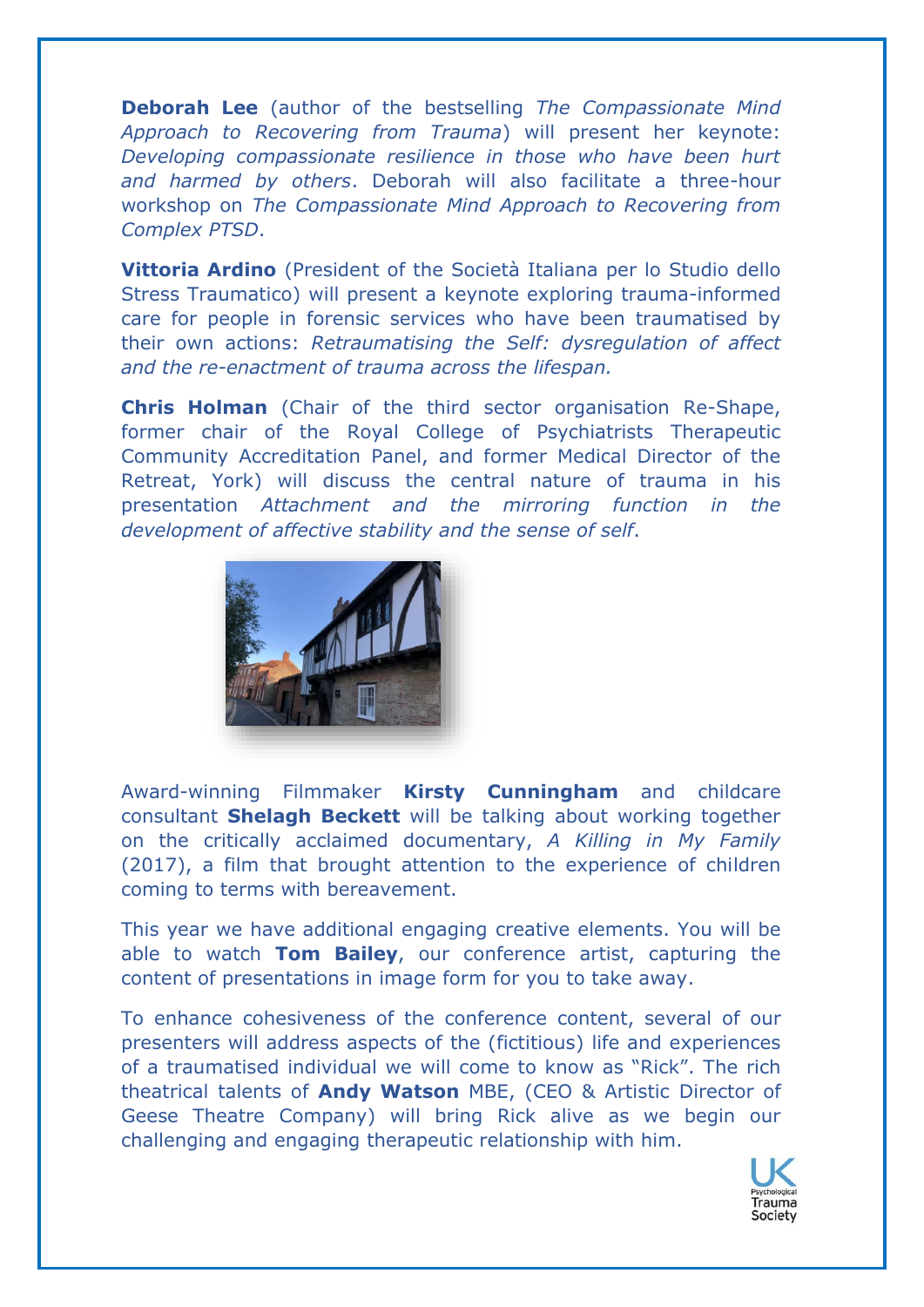And if this wasn't sufficient to interest you, there will be excellent lunches, Yorkshire-themed snacks, break time refreshments and a complimentary drinks reception at our beautiful conference venue, the Principal Hotel York.

And did we mention our 2019 UKPTS conference is in central York? Cross the road from the venue and walk the medieval city walls, or storm the Micklegate Bar gate and wind your way down the cobbled street of restaurants and bars towards York's confluence of rivers.





#### **Booking: <http://buytickets.at/ukpsychologicaltraumasociety/206867>**

Note: the conference registration fee includes two workshops, all break refreshments and nibbly bits, lunch each day and a Yorkthemed drinks reception to be held in the lounge of the Principal York, Thurs 28th February 2019 @ 6.15pm.

**Enquiries:** [admin@ukpts.co.uk](mailto:admin@ukpts.co.uk)

#### **Further information:** [www.ukpts.co.uk](http://www.ukpts.co.uk/)

Our conference venue is in central York adjacent to the railway station, making this the ideal form of transport to the conference. The nearest airport is Leeds Bradford (LBA). Car parking is also available at the venue (for a fee). A wide range of accommodation is available within walking distance.



**Please note**, this Conference may contain Gin and Chocolate.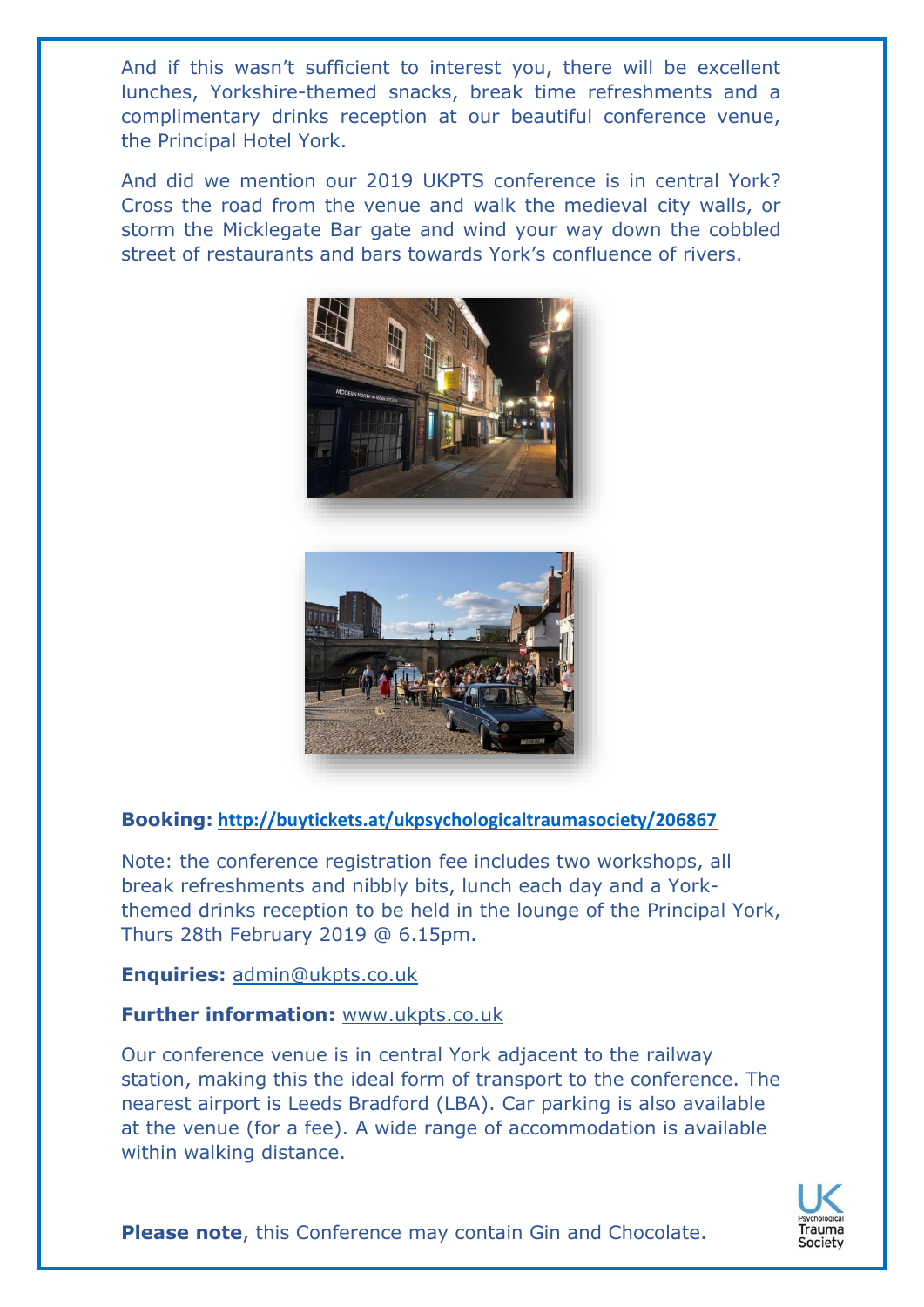

# Conference Programme UKPTS 2019 - York

### Thursday 28<sup>th</sup> February

**8:30 - 9:15** Registration and Morning coffee

**9:15 - 9:30** *Welcome & Conference introduction* Cherie Armour, UKPTS President & Mark McFetridge, UKPTS Conference Lead 2019.

**9:30 - 10:20** *Behind the Mask - a theatrical illustration of "Rick's" journey and an exploration of the therapeutic benefits of using theatre.*

Andy Watson (MBE), CEO & Artistic Director, Geese Theatre Company.

**10:20 - 11:00** Attachment *and the mirroring function in the development of affective stability and the sense of self.* Chris Holman, Group Analyst, Chair of the third sector organisation Re-Shape & former Medical Director of the Retreat York.

**11:00 - 11:30** Morning break / Bookstall

**11:30 - 13:00** Workshops 1-3 (part 1) **Workshop 1** - *An introduction to traumatic stress studies*. Dominic Murphy, Head of research, Combat Stress. Hon. Senior Clinical Lecturer KCMHR, King's College London.

**Workshop 2** - *What every clinician needs to know; perspectives from Experts by Experience.* Ellie Wildbore & Kay Garbett, Experts by experience.

**Workshop 3** - *Trauma and Compassion in the context of Autism Spectrum Disorders.*

Fionnuala Larkin, Clinical Psychologist Autism & ADHD service, the Retreat York & Associate Lecturer/ Research Fellow, University of York.

Stephanie Petty, Senior Clinical Psychologist, Autism & ADHD service, the Retreat York & PhD student, Institute of Mental Health, University of Nottingham.

**13:00 - 14:00** Lunch Break / Bookstall

**14:00 - 15:30** Workshops 1, 2 & 3 (part 2)

**15:30 - 16:00 -** Break

**16:00 - 16:50** The making of *A Killing in My Family.* Kirsty Cunningham, Filmmaker & Shelagh Beckett, Childcare Consultant.

**18:15** Complimentary drinks reception. The Lounge Bar, The Principal Hotel, York.

Gin Cocktails sponsored by Schoen Clinic York.

## Friday 1<sup>st</sup> March

**9:00 - 9:20** *A visual recap of Day 1.* Tom Bailey, Conference Artist. **9:20 - 10:10** *Retraumatising the Self: dysregulation of affect and re-enactment of trauma across the lifespan.* Vittoria Ardino, President of the Italian Trauma Society; Società Italiana per lo Studio dello Stress Traumatico.

**10:10 - 11:00** National Responses to Trauma; Developments in Wales and Scotland. Chaired by Gill Moreton, Psychological therapist, the Rivers Centre, Edinburgh. *The development of an All Wales Traumatic Stress Initiative.* Clare Crole-Rees, Counselling Psychologist, Traumatic Stress Service, Cardiff & Project Manager, the All Wales Traumatic Stress Quality Improvement Initiative. *Transforming Psychological Trauma; The National Trauma Training Plan for the Scottish workforce*. Nina Koruth, Principal Clinical Psychologist, Glasgow Psychological Trauma Service & Principal Educator, Trauma, NHS Education for Scotland.

**11:00 - 11:30** Morning break / Bookstall

**11:30 - 13:00** Workshops 4-6 (part 1)

**Workshop 4** - *The Compassionate Mind Approach to Recovering from Complex PTSD*. Deborah Lee, Consultant Clinical Psychologist & Head of Berkshire Traumatic Stress Service & South Central Veterans Service.

**Workshop 5** - *Surviving Prison through Meaningful Relationships.* Sammy Short, Assistant Psychologist & Amber Holmes, Therapy and Integration Lead, Bridging The Gap, York, with Kris and Damien.

**Workshop 6** - *Attachment, Trauma, Compassion: Working in the Middle East and South America: some perspectives and considerations relevant to interventions and clinical practice when dealing with trauma;*

Derek Indoe, Consultant Clinical and Forensic Psychologist.

**13:00 - 14:00** Lunch Break / Bookstall **13:30 - 14:00** UKPTS Annual General Meeting **14:00 - 15:30** Workshops 4, 5 & 6 (part 2)

**15:30 - 16:00 -** Break / Bookstall

**16:00 - 16:50** *Developing compassionate resilience in those who have been hurt and harmed by others: Using compassion focused therapy to help change the emotional context of traumatised lives*.

Deborah Lee, Consultant Clinical Psychologist & Head of Berkshire Traumatic Stress Service & South Central Veterans Service.

**16:50 - 17:00** Concluding discussion and future plans.